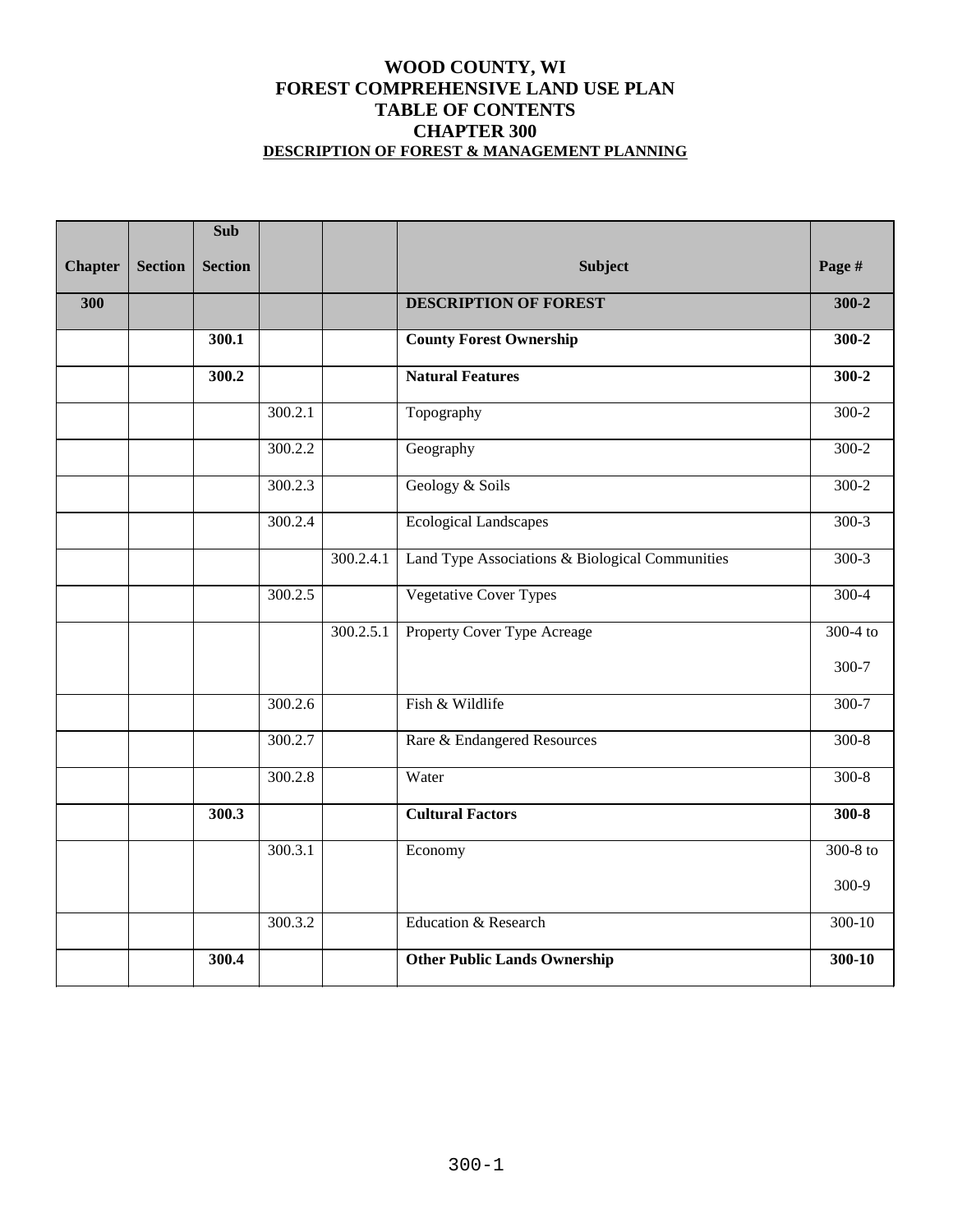### **300 DESCRIPTION OF FOREST**

#### **300.1 County Forest Ownership**

The County Forest is composed of 79 management compartments ranging in size from 120 acres to nearly 1352 acres. Within the county forest boundaries, approximately 96 percent of the land is county owned with most of the remaining 4 percent in small private holdings. A map of these compartments can be found in the Appendix.

### **300.2 Natural Features**

### **300.2.1 Topography**

The Wood County Forest, located in the central part of the state, lies primarily within the Central Sand Plains physiographic region of Wisconsin. Wood County contains Precambrian igneous and metamorphic rock, Cambrian sandstone, and a variety of Pleistocene material. The southern part of the county is the flat plain of Glacial Lake Wisconsin. The remainder of the county has undulating topography. The northwest part of the county is underlain by thick glacial sediment deposited before the Wisconsin Glaciation. Much of the rest of the county is underlain by Cambrian sand and sandstone, but outcrops of Precambrian rock are abundant. The present landforms are the direct result of the Wisconsin Glacial Ice Sheet. This last stage of glaciation ended some fifteen to twenty thousand years ago. Most of the county forest lies in the southern portion of the county in the flat plain of Glacial Lake Wisconsin.

#### **300.2.2 Geography**

Wood County is the 32nd largest county in Wisconsin with a land area of approximately 507,428 acres, plus another 9,116 acres of water including: nine named lakes, 70 unnamed lakes or flowages and 82 streams, totaling approximately 390 miles in length. Approximately 206,500 acres (40%) are classified as forestland. The County Forest, which contains approximately 37,826 acres, is the 19th largest County Forest in the state.

Appendix 1000 contains maps showing the location of the County Forest.

## **300.2.3 Geology and Soils**

Wood County consists of three geologically different areas. As mentioned previously, the southern third of the county is the flat plain of Glacial Lake Wisconsin. Most of the plain is underlain by offshore sand, which is thickest in the east. In many places, one or more beds of offshore silt and clay occur in the sand at a depth of several meters or tens of meters. The water table is near the surface in the western half of the lake plain, and peat overlies the sand in many places. The water table is well below the surface in most of the eastern half of the lake plain, which is bisected by the trench of the Wisconsin River. The middle third and northeastern part of the county have undulating topography underlain in many areas by thin Cambrian sand and sandstone; other areas are underlain by Precambrian metamorphic and igneous rock. Although this area has been glaciated, Pleistocene material generally consists of surface layer hill slope deposits containing only scattered fragments of glacially transported material. The northwestern part of the county has undulating topography underlain by thick glacial sediment deposited before the Wisconsin Glaciation.

Soil types on the Wood County Forest are generally sandy and are in the following associations: Elm Lake-Merrilan, Plainfield-Friendship, and Newson-Meehan. Organic soils present on the Wood County Forest are primarily from the Dawson-Greenwood and Markey-Rifle associations. A generalized soil map can be found in the Appendix. Detailed soils information is available from the USDA Web Soil Survey (websoilsurvey.nrcs.usda.gov).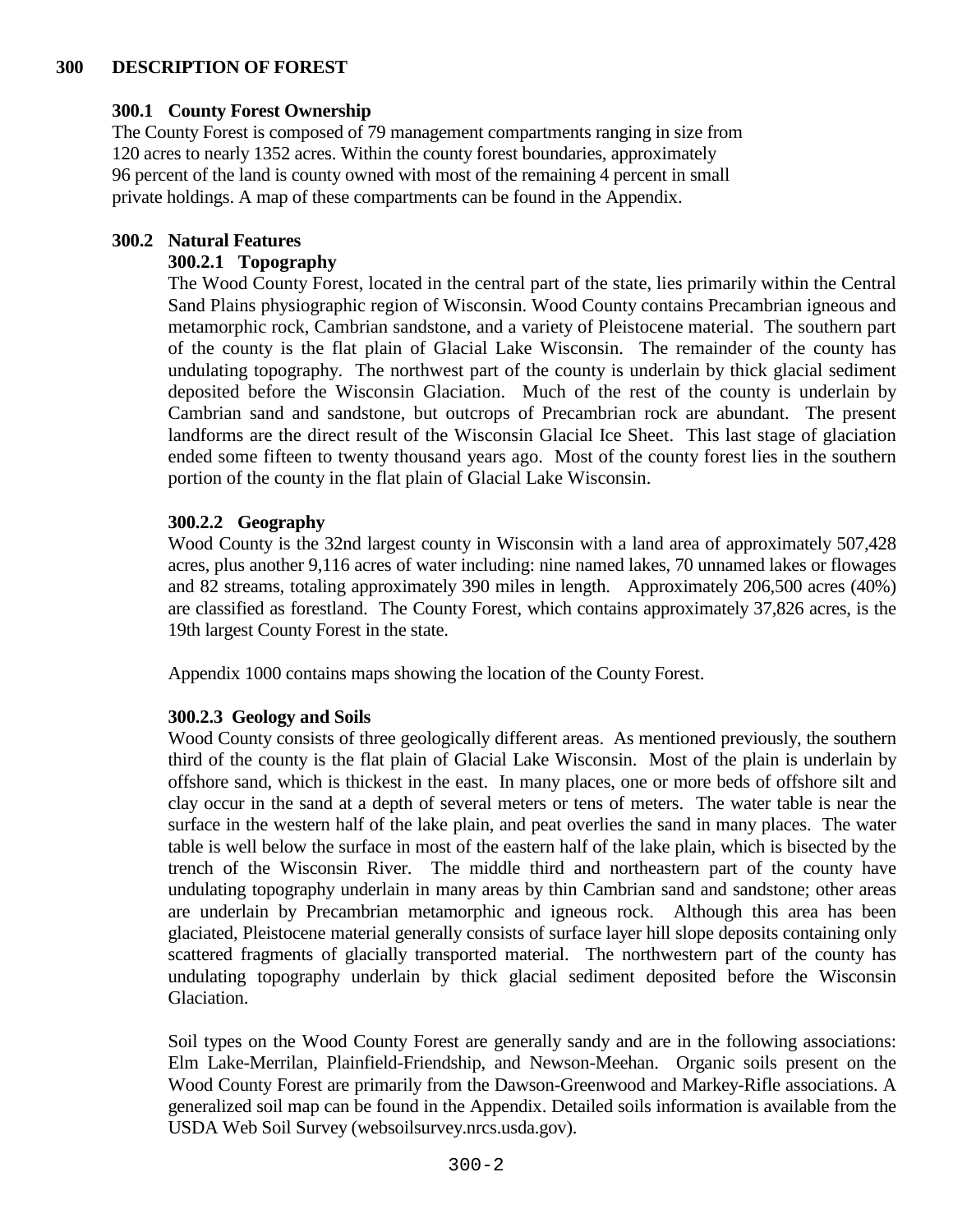### **300.2.4 Ecological Landscapes**

Ecological Landscapes are regions in Wisconsin containing similar ecology and management opportunities. Each landscape can present unique management opportunities and challenges. These landscapes are essentially based on the National Hierarchical Framework of Ecological Units (NHFUE) (Cleland et al. 1997). More information on the 16 Ecological Landscapes defined within Wisconsin is available at<https://dnr.wi.gov/topic/landscapes/index.asp?mode=Choose> The Wood County Forest lies within the Central Sand Plains Ecological Landscape.

#### **300.2.4.1 Land Type Associations and Biological Communities**

Wisconsin's County Forests are part of a larger landscape and are managed not as sole entities but part of a larger ecoregion. The National Hierarchical Framework of Ecological Units (NHFEU) categorizes Wisconsin into two provinces, the Laurentian Mixed Forest (212) forming the northern half of the State and the Eastern Broadleaf Forest (222). Within each province are sections, subsections and land type associations that further group land into areas with similar geology, soil types, surface water features, wetlands and historic and potential plant communities. The Wood County Forest is encompassed within the Eastern Broadleaf Forest (222) province, and is entirely encompassed by the "Central Sand Plain" Subsection. Land type Associations (LTA's) within this subsection include: 222Ra04 Northwest Outlet Cranberry Bogs, 222Ra07 Wisconsin River Outwash Terraces, 222Ra11 Yellow River Floodplain and Terraces, 222Ra14 Glacial Lake Wisconsin Siliceous Sand Plain, 222Ra16 Jackson-Juneau Sandstone Knolls and Terraces, 222Rb02 Spaulding Uplands, 222Rb03 Pittsville Uplands. LTA is, having common ecological characteristics, allow land managers to better plan for future vegetative communities, wildlife species to feature, and compatible recreation uses.

A biological community is an assemblage of different plant and animal species, living together in a particular area, at a particular time in specific habitats. Communities are named for their dominant plant species. Wood County lies within the "Curtis Tension Zone", which is a vegetative transition band that runs through central Wisconsin, separating northern forest communities from southern forest communities. As a result, there are species found on the Wood County Forest that are either on the northern or southern limit of their natural ranges. The following biological communities are found on the Wood County Forest:

Northern Forest: contains mixed deciduous and coniferous forests found in a distinct climatic zone that occurs north of the tension zone. Commonly found in the 222Rb03 LTA in the northern portion(s) of the County Forest. An example is the mixed white pine, aspen, birch, oak, and maple stands found on County lands in Hiles and Seneca Townships.

Southern Forest: contain a predominance of oaks and a general absence of conifers and lie south of the tension zone. Commonly found in the 222Ra11, 222Ra14, 222Ra16 LTA's in the Southern portion(s) of the County Forest. The stands of black and pin oak common in Port Edwards and Remington Townships are examples of this community.

Oak Savannas: characterized by open grassland areas interspersed with trees, especially oaks. They are defined as having less than fifty percent of the ground covered with trees. There are no known areas of good savannah being managed on the County Forest. However, there may be opportunities, particularly in the southern portions of the County Forest, to manage or restore this community.

Oak and Pine Barrens: typically occur on sandy soils and are dominated by grasses, low shrubs, small trees, and scattered large trees. Most commonly, these are Pine Barrens in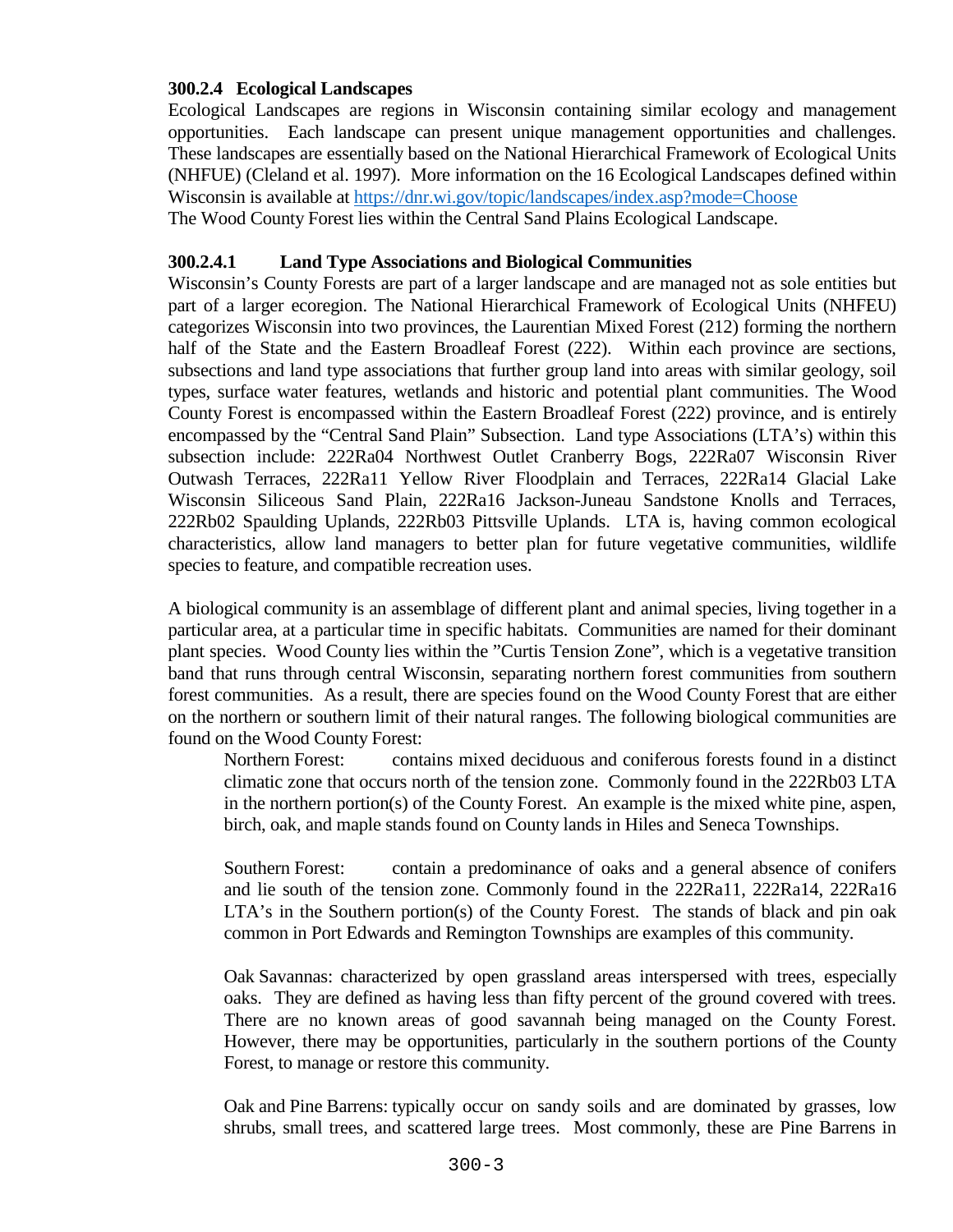northern and southern Wisconsin and oak barrens in the southern and west central parts of the state. There are no known barrens communities on the County Forest.

Grassland: characterized by the absence of trees and large shrubs and the dominance of grass and forb species.

Wetlands: characterized by soils or substrate that is periodically saturated or covered by water. This community is common across all LTA(s) throughout the forest.

Aquatic Communities: including springs, ponds, lakes, streams and rivers. Common to most LTA's within the County Forest. The Yellow River, Lake Dexter, Hemlock Creek, East Fork Black River, and their tributaries are the major stream complexes on the County Forest. Land type associations are units of the National Hierarchical Framework of Ecological Units (NHFEU) classification system. They are much smaller than Ecological Landscapes and are generally based on glacial features. They can be useful for planning at finer scales within a landscape. More information is available at <https://dnr.wi.gov/topic/landscapes/index.asp?mode=detail&Landscape=11>

(Or links specific to other landscapes)

.

#### **300.2.5 Vegetative Cover Types**

Approximately 76 percent of the Wood County Forest land base is forested, and approximately 24 percent of the Wood County Forest is non-forested. Forested uplands are comprised of primarily aspen, oak, and pine while aspen, red maple, white pine, and bottomland hardwoods occupy the forested lowlands. Non-forested includes types such as upland and lowland grasses, lowland brush, grass openings, shrubs, and bogs, open water, and rights-of-way.

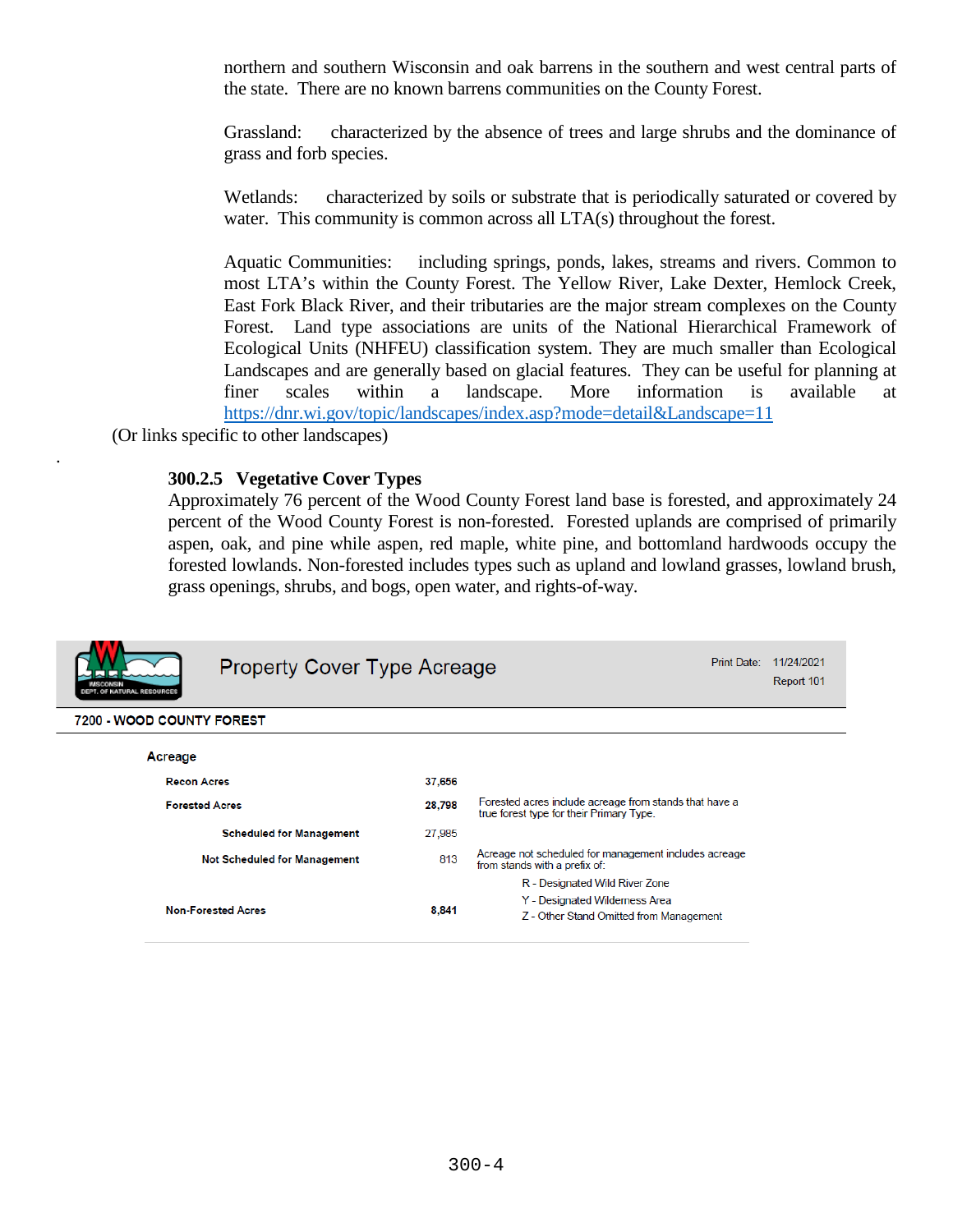

#### 7200 - WOOD COUNTY FOREST

|             |                          | <b>Forest Type Acreage</b> |                |        |                                            |                                         |
|-------------|--------------------------|----------------------------|----------------|--------|--------------------------------------------|-----------------------------------------|
| <b>Type</b> | <b>Type Description</b>  |                            | <b>Stands</b>  | Acres  | <b>Percent of</b><br><b>Forested Acres</b> | <b>Percent of</b><br><b>Recon Acres</b> |
| A           | <b>ASPEN</b>             |                            | 342            | 12,402 | 43 %                                       | 33 %                                    |
| <b>BH</b>   | BOTTOMLAND HARDWOODS     |                            | 31             | 1,242  | 4 %                                        | 3%                                      |
| BW          | <b>WHITE BIRCH</b>       |                            | 1              | 5      | 0%                                         | $0\%$                                   |
| <b>CH</b>   | <b>CENTRAL HARDWOODS</b> |                            | 11             | 303    | 1%                                         | 1%                                      |
| <b>MR</b>   | <b>RED MAPLE</b>         |                            | 102            | 3,078  | 11 %                                       | 8%                                      |
| $\circ$     | <b>OAK</b>               |                            | 224            | 6,211  | 22 %                                       | 16 %                                    |
| OX          | <b>SCRUB OAK</b>         |                            | 24             | 516    | 2%                                         | 1%                                      |
| PJ          | <b>JACK PINE</b>         |                            | 12             | 126    | $0\%$                                      | $0\%$                                   |
| <b>PR</b>   | <b>RED PINE</b>          |                            | 113            | 1,893  | 7%                                         | 5 %                                     |
| <b>PW</b>   | <b>WHITE PINE</b>        |                            | 118            | 2,742  | 10 %                                       | 7%                                      |
| <b>SH</b>   | <b>SWAMP HARDWOODS</b>   |                            | $\overline{2}$ | 13     | $0\%$                                      | $0\%$                                   |
| <b>SW</b>   | <b>WHITE SPRUCE</b>      |                            | 5              | 38     | $0\%$                                      | $0\%$                                   |
| T           | <b>TAMARACK</b>          |                            | 5              | 229    | $1\%$                                      | 1%                                      |
|             |                          | Total:                     | 990            | 28,798 | 101 %                                      | 75 %                                    |



**Type** 

Z

**ROCK OUTCROPS** 

## Property Cover Type Acreage

Print Date: 11/24/2021

Report 101

#### 7200 - WOOD COUNTY FOREST

|             |                                                      | <b>Non-Forest Type Acreage</b> |                  |                                                 |                                         |
|-------------|------------------------------------------------------|--------------------------------|------------------|-------------------------------------------------|-----------------------------------------|
| <b>Type</b> | <b>Type Description</b>                              | <b>Stands</b>                  | Acres            | <b>Percent of Non-</b><br><b>Forested Acres</b> | <b>Percent of</b><br><b>Recon Acres</b> |
| G           | UPLAND GRASS - *OLD CODE, RECODE                     | 4                              | 45               | 1%                                              | 0%                                      |
| GG          | TRUE GRASSES - *OLD CODE, RECODE                     | 18                             | 112              | 1%                                              | $0\%$                                   |
| <b>GH</b>   | HERBACEOUS VEGETATION - *OLD CODE.<br><b>RECODE</b>  | 3                              | 18               | $0\%$                                           | $0\%$                                   |
| ΙA          | <b>PARKING AREA</b>                                  | $\mathfrak{p}$                 | 12 <sup>12</sup> | $0\%$                                           | $0\%$                                   |
| <b>ICG</b>  | <b>CAMPGROUND</b>                                    | 1                              | 52               | 1%                                              | $0\%$                                   |
| IP          | <b>PICNIC AREA</b>                                   | 1                              | 27               | $0\%$                                           | $0\%$                                   |
| <b>ITM</b>  | <b>MOTORIZED VEHICLE TRAIL</b>                       | 1                              | 12               | $0\%$                                           | $0\%$                                   |
| KB          | <b>MUSKEG - BOG</b>                                  | $\overline{2}$                 | 10               | $0\%$                                           | $0\%$                                   |
| <b>KFV</b>  | EMERGENT VEGETATION - *OLD CODE.<br><b>RECODE</b>    | 2                              | 57               | 1%                                              | $0\%$                                   |
| ΚG          | LOWLAND GRASS - *OLD CODE, RECODE                    | 58                             | 4,893            | 55 %                                            | 13%                                     |
| T.          | <b>WATFR</b>                                         | 1                              | 263              | 3%                                              | 1%                                      |
| LB          | LOWLAND BRUSH - * OLD CODE, RECODE                   | 2                              | 100              | 1%                                              | $0\%$                                   |
| <b>LBA</b>  | LOWLAND BRUSH - ALDER - *OLD CODE,<br><b>RECODE</b>  | 27                             | 908              | 10 %                                            | 2%                                      |
| <b>LBD</b>  | LOWLAND BRUSH - RED DOGWOOD -<br>*OLD CODE, RECODE   | 1                              | 109              | 1%                                              | $0\%$                                   |
| <b>LBW</b>  | LOWLAND BRUSH - WILLOW - *OLD CODE.<br><b>RECODE</b> | 31                             | 1,770            | 20%                                             | 5 %                                     |
| <b>LM</b>   | <b>MINOR LAKE</b>                                    | $\overline{7}$                 | 49               | 1%                                              | $0\%$                                   |
| <b>LMS</b>  | <b>MINOR STREAM</b>                                  | 28                             | 262              | 3%                                              | 1%                                      |
| <b>ROW</b>  | <b>RIGHT OF WAY</b>                                  | 11                             | 117              | 1%                                              | $0\%$                                   |
| <b>UB</b>   | UPLAND BRUSH - * OLD CODE, RECODE                    | 4                              | 18               | $0\%$                                           | $0\%$                                   |
|             | <b>Non-Forest Type Acreage</b>                       |                                |                  |                                                 |                                         |
|             | <b>Type Description</b>                              | <b>Stands</b>                  | Acres            | <b>Percent of Non-</b><br><b>Forested Acres</b> | <b>Percent of</b><br><b>Recon Acres</b> |

#### \*Percentages may not sum to 100% due to rounding

 $\mathbf{7}$ 

 $8,841$ 

 $0%$ 

99 %

 $0\%$ 

 $22%$ 

 $\mathbf{1}$ 

205

Total: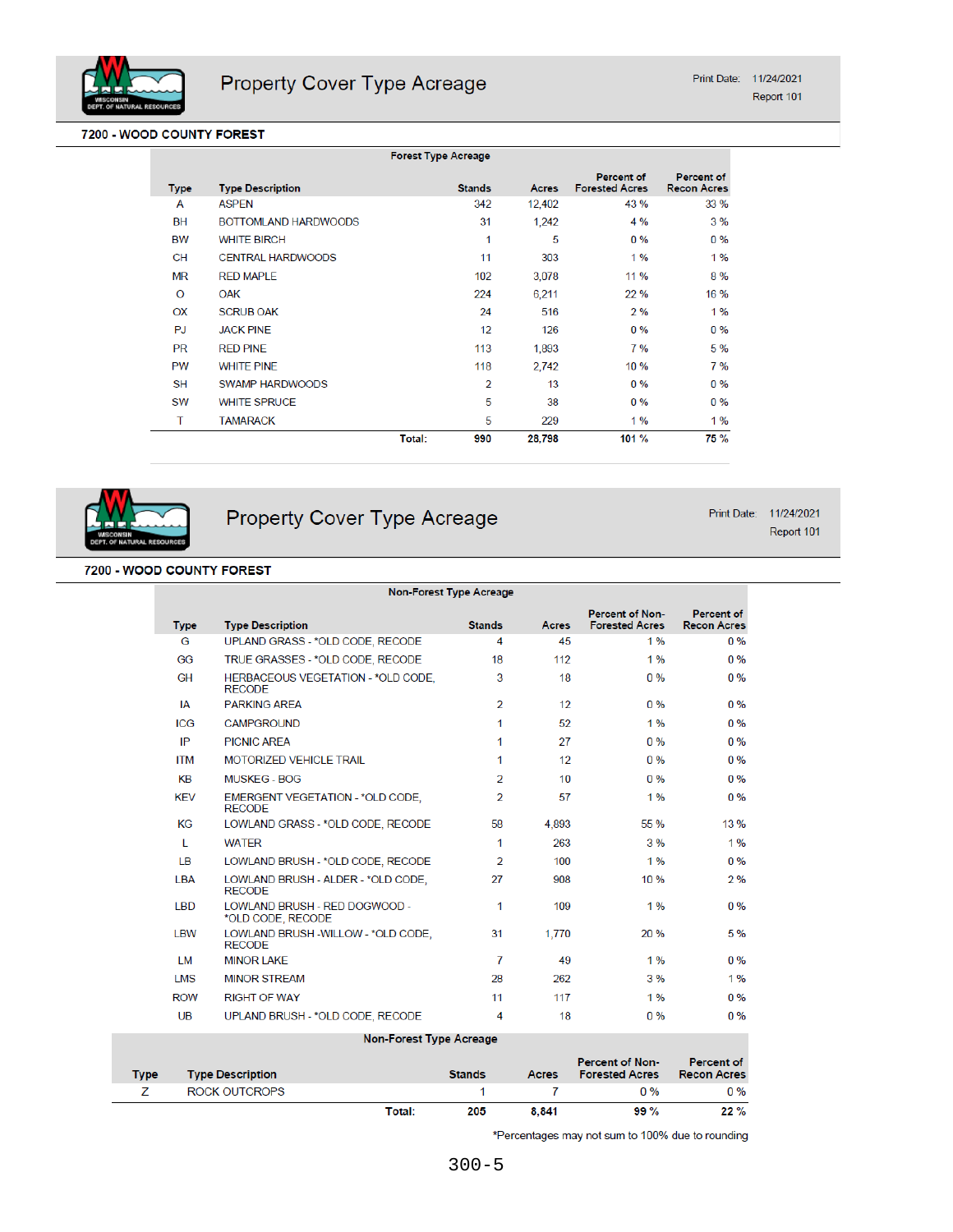#### **FORESTED COMMUNITIES**

The forested cover types are made up of a variety of size classes (*regeneration, sapling-pole, and saw timber*) and structure (*canopy, layers, ground vegetation, dead and downed material and inclusions*).

Forest cover types and acreages associated with the Wood County Forest are provided on following page:



Property Forest Type Acreage

Print Date: 11/24/2021 Report 102

#### 7200 - WOOD COUNTY FOREST **Fores** Percent of Percent of **Stands** t Type **Forest Type Description** Acres **Forested Acres Recon Acres**  $\overline{A}$ **ASPEN** 342 12,402 43 % 33 % **BH BOTTOMLAND HARDWOODS** 31 1,242 4 %  $3%$ **BW WHITE BIRCH**  $\mathbf{1}$  $\overline{5}$  $0%$  $0%$ CENTRAL HARDWOODS **CH** 11 303  $1%$  $1%$ **MR RED MAPLE** 102 3,078 11 % 8 %  $\circ$ OAK 224 6,211 22 % 16 % OX **SCRUB OAK** 24 516  $2%$  $1%$ **PJ JACK PINE**  $12$ 126  $0%$  $0%$ **PR RED PINE** 7 % 113 1,893 5 % PW **WHITE PINE** 118 2,742 10 %  $7%$ **SH** SWAMP HARDWOODS  $\overline{2}$  $13$  $0\%$  $0\%$ **SW WHITE SPRUCE** 5 38  $0\%$  $0%$  $\mathsf{T}$ **TAMARACK**  $\overline{5}$ 229  $1.96$  $1%$ **Total:** 990 28,798 101 % 75 %



## **NON-FORESTED COMMUNITIES**

Non-forested habitats are important components of management within the County Forest. Upland and wetland non-forest types provide important habitat for distinct groups of species.

Upland Non-Forest

Upland non-forest areas of the County Forest include:

Grass openings- consist of upland grasses such as brome, quack, bluegrass, timothy, big and little bluestem, and Indian grass.

Herbaceous vegetation- ground cover predominated by herbaceous species with bracken fern, sweet clover, giant ragweed, sting nettle, upland aster, goldenrod, and prairie dock being common.

Shrub opening- primarily upland site less than 10% stocked with tree species but having 50% or more of the area stocked with taller growing, persistent shrubs. This includes hazel, dogwood, Juneberry, sumac, alder, willow, and prickly ash.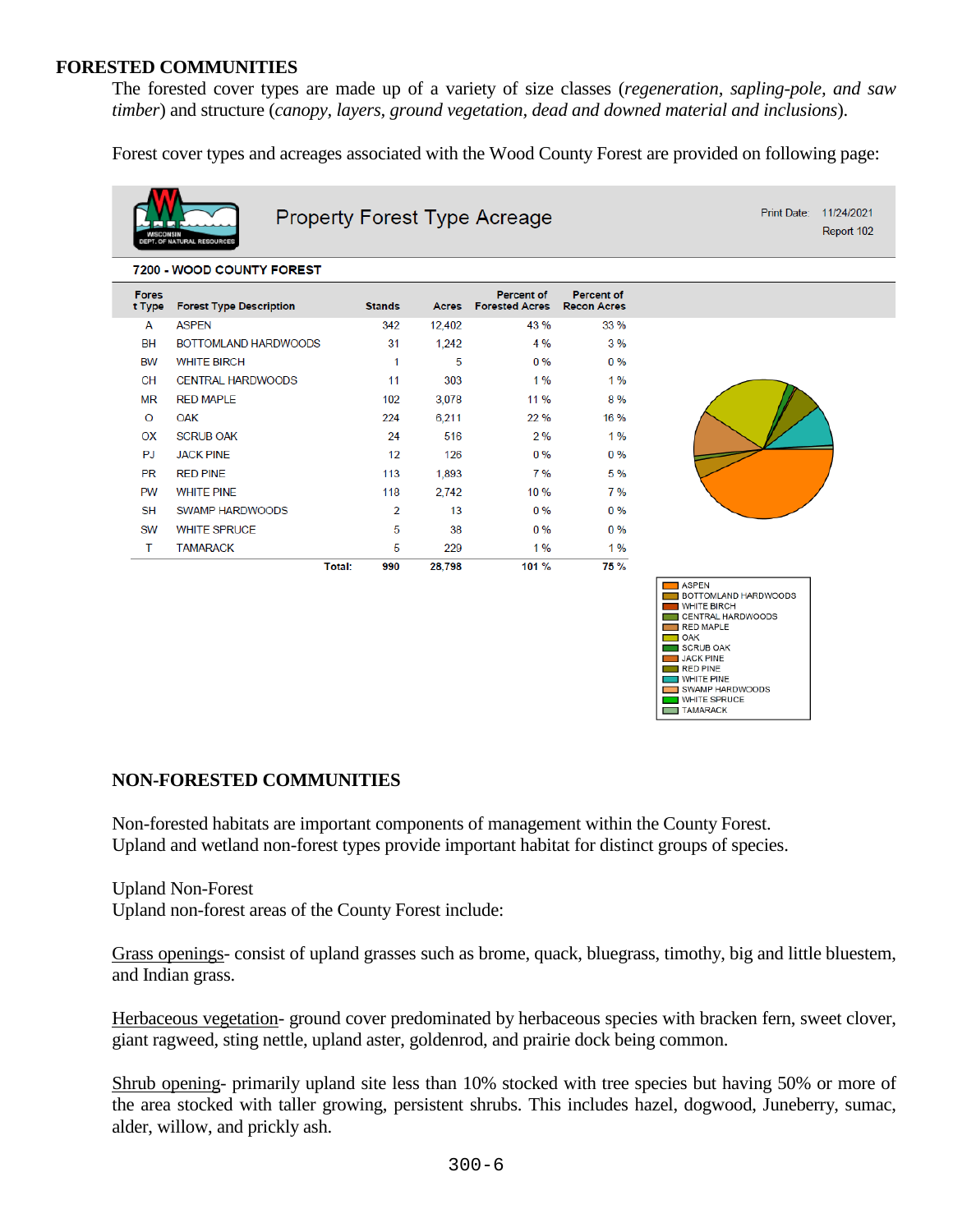Rock outcrops- include rocky talus and bedrock.

## Wetlands

Wisconsin State Statutes define a wetland as "an area where water is at, near, or above the land surface long enough to be capable of supporting aquatic or hydrophytic vegetation, and which has soil indicative of wet conditions." Wetland communities are recognized to be a complex association of plants and animals, soils and water levels having special natural values. They provide many functional values including shoreline and flood protection, water quality protection, groundwater recharge, and animal and plant habitat. Therefore, it is the policy of Wood County to preserve, protect, and manage wetlands under its jurisdiction in a manner that recognizes the natural values of wetland and their importance on the environment. Scientists distinguish dozens of wetland types, characterized by vegetation, soil type and degree of saturation or water cover. Some of the more prominent types found on the County Forest include:

Aquatic beds- plants growing entirely on or in a water body no deeper than 6 feet. Plants may include pondweed, duckweed, lotus and water lilies.

Marshes- characterized by standing water and dominated by cattails, bulrushes, pickerelweed, lake sedges and/or giant bur-reed.

Sedge or "wet" meadows- these wetlands more often that not have saturated soils rather that standing water. Sedges, grasses and reeds dominant, but may also have blue flag iris, mash milkweed, sneezeweed, mint and several species of goldenrod and aster.

Scrub/shrub- these areas, which include bogs and alder thickets, are characterized by woody shrubs and small trees such as tag alder, bog birch, willow and dogwood.

Forested- these areas, include bogs and forested floodplain complexes, are characterized by trees 20 feet or more in height such as tamarack, white cedar, black spruce, elm, black ash, green ash and silver maple.

Forest management is conducted on many of the forested wetlands with activities occurring primarily during frozen conditions. See Chapter 830 for detailed discussion on Biological Community Types.

## **300.2.6 Fish and Wildlife**

Wisconsin supports over 650 different types of mammals, birds, reptiles, amphibians and fish as well as millions of invertebrates. Management of county forestlands and the biotic communities they support provide a mix of habitat types and ages for a wide range of wildlife species. County forestlands provide a full range of habitats from open grasslands/barrens to mature forests, from bogs to forested wetlands, from spring ponds to lake shorelines. County forest staffs work closely with WDNR fish and wildlife managers and conservation organizations to identify and manage critical habitat for breeding, migrating and wintering fish and wildlife.

The Wood County Forest is habitat for wildlife common to Wisconsin. Numerous species of songbirds, waterfowl, raptors, shorebirds, reptiles, amphibians, fish and mammals frequent the forest. Each species, or interacting group of species, do best under different conditions, ranging from recently disturbed ground to old growth. A diversity of plant communities is key to providing a niche for a variety of wildlife species. For example, two very popular wildlife species in the county are the whitetailed deer, and ruffed grouse. The aspen forest type is recognized as key habitat for these and many other species and is important in maintaining biological diversity across North America. A number of endangered, threatened, or rare wildlife species make their home in or near the Wood County Forest.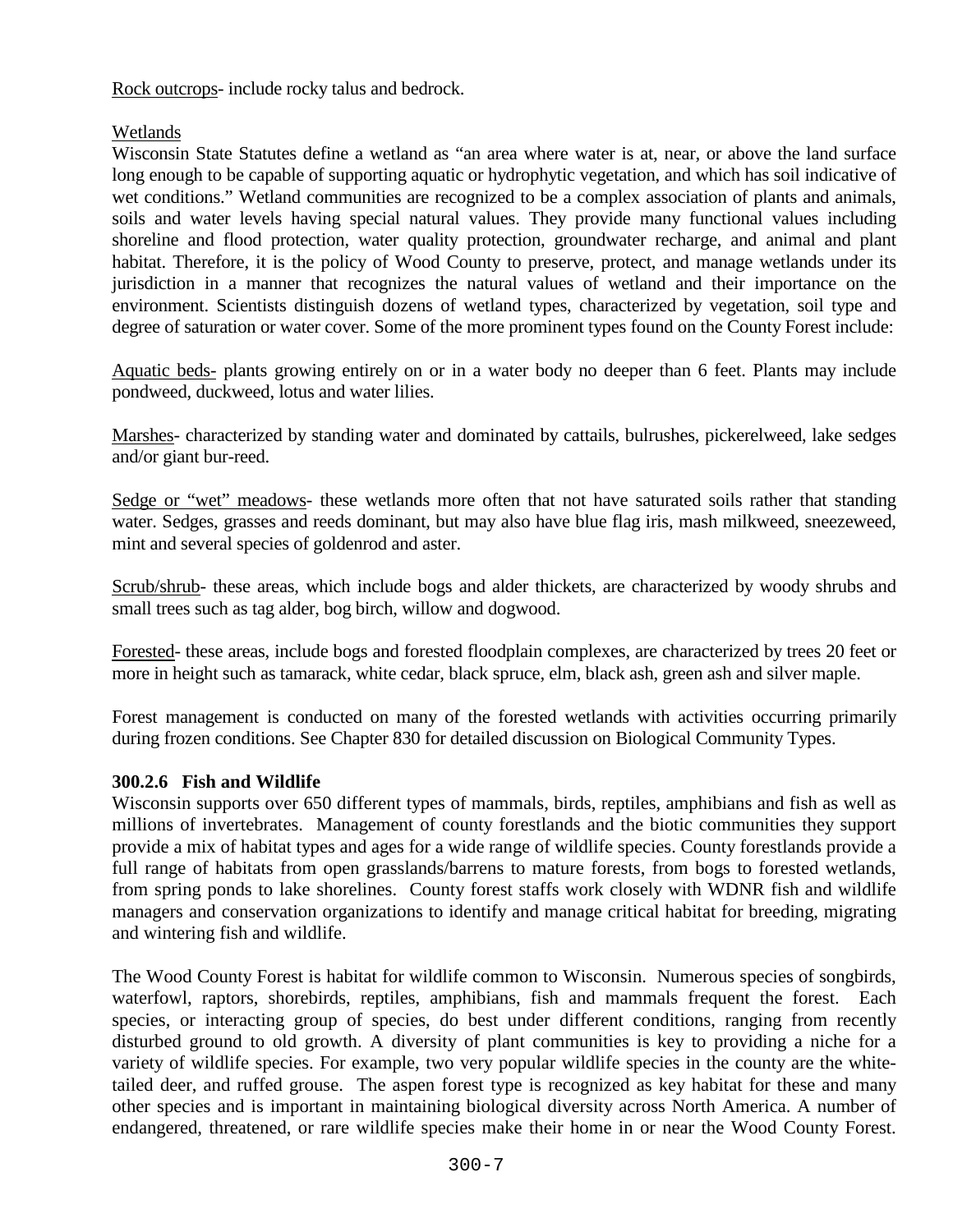The bald eagle, osprey, red-shouldered hawk, Karner blue butterfly, timber wolf, and massasauga rattlesnake are examples. Longer rotation forest communities, such as bottomland hardwoods, white pine, or northern hardwoods, similarly provide important habitat for other, less well-known species, such as pileated woodpeckers or northern goshawk.

### **300.2.7 Rare and Endangered Resources**

A review of the Natural Heritage Inventory (NHI) indicates the presence of a number of rare species, natural communities and unique natural features on the Wood County Forest. All land disturbing projects will include an evaluation phase, to determine whether an NHI screening is required.

The Natural Heritage Inventory Database is the most comprehensive source of rare species data for Wisconsin. These data are used for a variety of purposes including research, land management, state land master planning, community planning, conservation planning and review of public and private activities across the state, The NHI Portal is currently available to DNR staff and County Forest staff who hold a data sharing license.

The Wisconsin Historical Preservation Database is the most comprehensive source of cultural resources for Wisconsin. These data are used for a variety of purposes including research, land management, state land master planning, community planning, conservation planning and review of public and private activities across the state, The Wisconsin Historical Preservation Database is currently available to DNR staff and County Forest staff.

#### **300.2.8 Water**

Wood County has 5740.67 acres involving nine named lakes, 70 unnamed lakes/flowages and 389.7 miles of streams. Of this total, 26.4 miles are classified as trout streams.

The fishery resource within the County Forest boundaries is classified as warm water. There are two named lakes, Dexter Lake and Skunk Creek Flowage, having all or portions of their shoreline under county ownership.

Wood County currently has no streams or lakes classified as Outstanding and Exceptional Resource Waters within County Forest boundaries.

#### **300.3 Cultural Factors**

#### **300.3.1 Economy**

The importance of the County Forests to Wisconsin's economic health continues to rise. County Forests sustain over 60,000 full-time jobs derived from logging, trucking, paper production, manufactured building materials, and lumber. Many other jobs are created in such businesses as the expanding printing industry and are located far from the forested northland. County Forests contribute to the 24 billion dollar forest industry in Wisconsin.

In addition, the lands managed by these 30 counties provide an important recreation resource to complement our state's valuable tourism industry. Tourists spend valuable money at local businesses. By providing 2.4 million acres of public recreation land, we bring tourists to our state. As population increases and public access to privately owned forestland decreases, the need for accessible lands unquestionably will assume an ever more important role. More information on the economic impact of the County Forest program can be found at<https://www.wisconsincountyforests.com/>

Production of forest products and spin-off industries derived from the recreational opportunities on the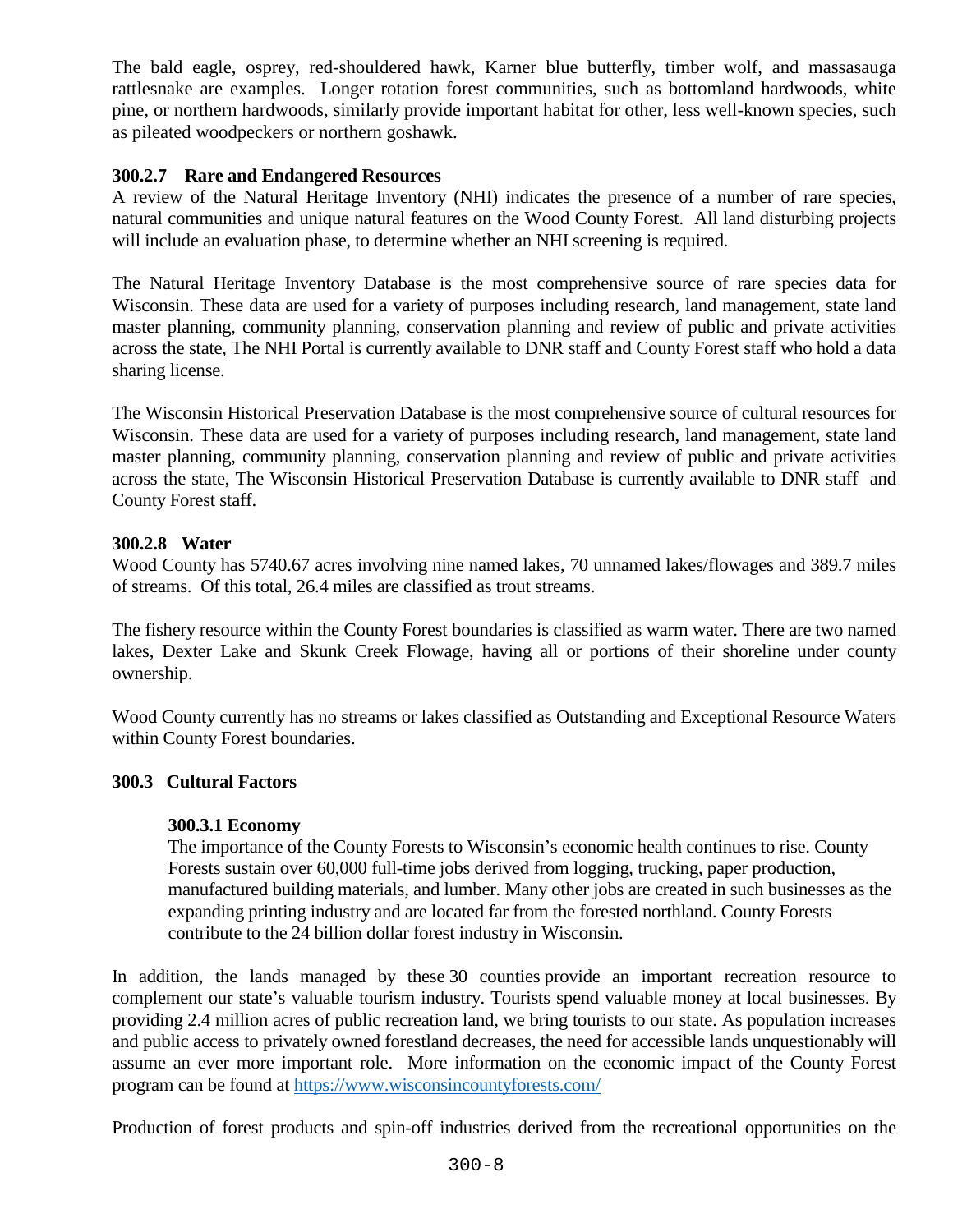Forest and the forest products it produces are vitally important to Wood County's economic well-being. Forest industry is the #2 ranked employer in the County. This information can be found at the following link: https://dnr.wi.gov/topic/forestbusinesses/factsheets.html.

# **Forest Economy Wood County**



**HIGHLIGHTS** 

The forest industry is the number two employer in the county

Forestry is number one in total output for the county

Forestry provides 7.2% of the jobs in the county and 21.0% of the output

Every job in forestry supports one additional job in the county

Every million dollars of output in forestry creates \$302,000 of output in other sectors

Wages in the forest industry are 51% higher than the county average



For more information contact: Andrew Stoltman<br>Forest Inventory Analyst **Wisconsin Department of Natural Resources** Phone: 608-266-9841<br>E-mail: andrew.stoltman@wisconsin.gov

#### **Direct Economic Effects**

|                                  | Employment   Output |                    | Value<br>Added     |
|----------------------------------|---------------------|--------------------|--------------------|
| Forestry<br>and Logging          | 433 jobs            | \$21.1<br>million  | \$4.7 million      |
| Pulp and<br>Paper                | 2,041 jobs          | \$1.6 billion      | \$362.8<br>million |
| Sawmills<br>and Wood<br>Products | 1,109 jobs          | \$209.7<br>million | \$60.9<br>million  |
| Total                            | 3,583 jobs          | \$1.8 billion      | \$428.3<br>million |

#### Employment

Jobs Payroll **Total Labor Income** Indirect Employment

3,583 jobs \$233.9 million \$240.8 million 3,918 jobs

#### Output

**Total Output** Output per Worker **Indirect Output** 

#### **Taxes**

**Direct Indirect Taxes** 

#### **Forest Land**

**Total Forest Land Public Land** Private Land Forest Area

\$1.8 billion \$502,000 \$544.0 million

\$14.5million \$42.5 million

228,537 acres 62,012 acres 166,525 acres 44% forested

2016 data. Output is the total value of the industry in the local economy. Value added is a measure of Let it industry's contribution to the local community; it includes wages, rents, interest, and profits. Direct<br>impacts are jobs, revenue, and taxes for normal business operations. Indirect includes indirect and induced impacts. It refers to the dollars industry and households spend at other area businesses and the local jobs supported by the forest industry.